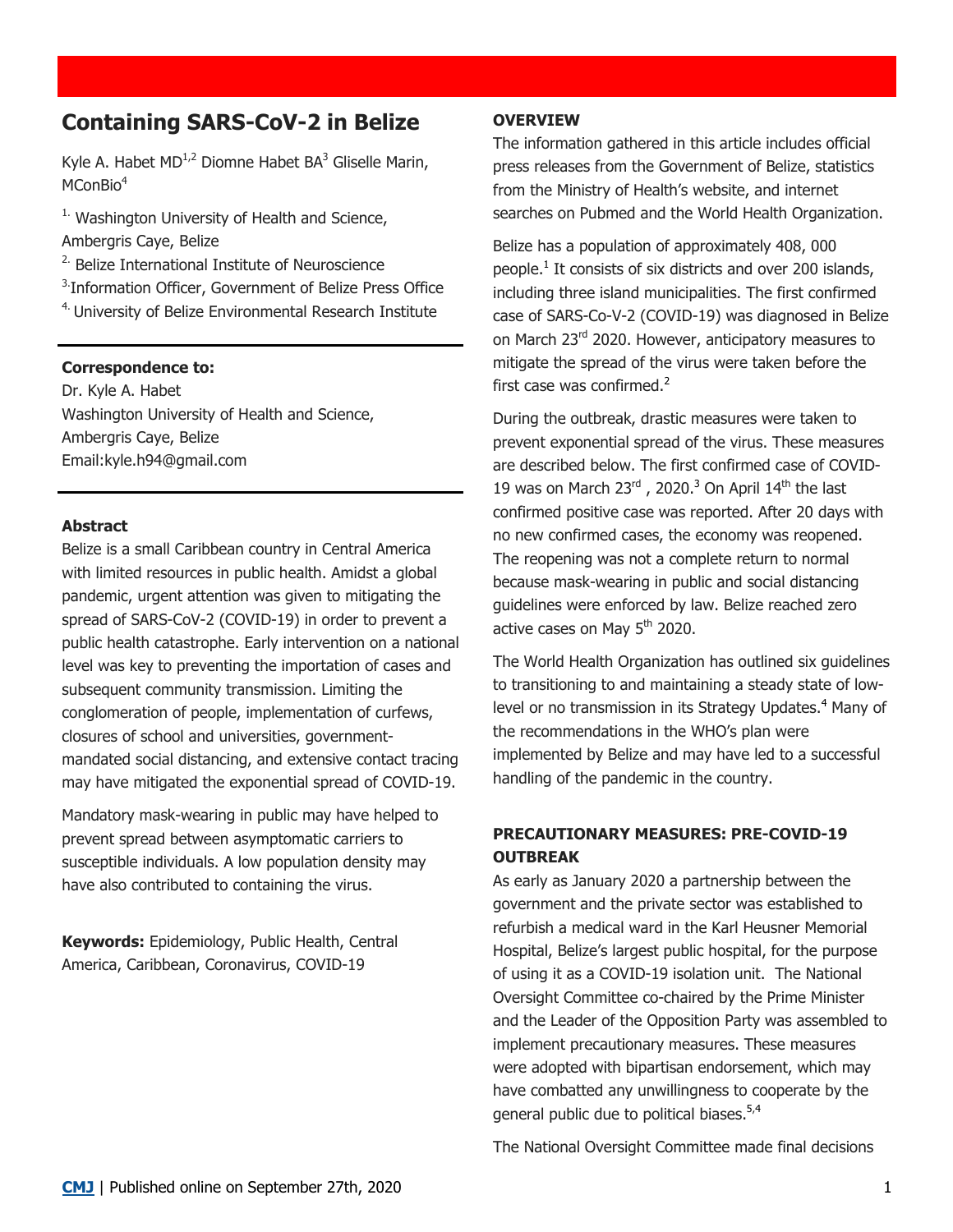based on advice from the task force, a group of advisors representing each sector in Belize. Belize took its first step to mitigate the spread of COVID-19 on March 13<sup>th</sup> and suspended global cruise services for 30 days.<sup>7</sup> On March 16<sup>th</sup>, seven days before the first case of COVID-19 was confirmed in Belize, further precautionary measures were announced. Persons who were travelling from countries where COVID-19 was endemic were prohibited entry into Belize. Belizean nationals returning to the country from areas of native spread were urged to selfquarantine for 14 days. Social gatherings were limited to 100 people. Ports of entry on the ground were also closed except for cargo.<sup>5</sup> Campaigns were conducted countrywide to educate the public on the importance of proper hand-washing hygiene and cough and sneeze etiquette. Recommendations were issued to the general public that rely on public transportation to avoid overcrowded buses and employers were instructed by the government to be accommodating to their employees with working hours, as the situation evolved.

All forms of public transportation were mandated to disinfect all vessels following each run.<sup>8</sup> As cases began to appear throughout Central America, social gatherings were further reduced from 100 to 25 people, including supermarkets, grocery stores, restaurants and bars.<sup>2</sup> These mandates were heavily imposed by law enforcement.

## **COVID-19 OUTBREAK PHASE**

On March 23<sup>rd</sup> the Ministry of Health announced the first confirmed case of COVID-19 in Belize, identified in a female patient living on Ambergris Caye, the country's most populated island with approximately 16, 000 people. On that same day, a state of emergency was declared on the island which grounded all vessels entering or leaving Ambergris Caye for 72 hours. During this time the Ministry of Health conducted a mapping and tracing exercise of contacts.<sup>9,3</sup> Contact tracing of this patient resulted in the detection of one more additional confirmed case.<sup>10</sup>

Ambergris Caye does not have a public hospital. Both patients were placed under mandatory quarantine and allowed to recover at home while being monitored closely by health officials. Residents on the island were encouraged to stay at home and not leave except in the case of unavoidable circumstances. All bars, restaurants,

casinos, clubs, and lounges were ordered to close within two days countrywide.<sup>9</sup> These measures were set in place to contain the first identified cluster of COVID-19. The cases on Ambergris Caye did not require hospitalization in mainland Belize.

In preparation for a potential health crisis, a brigade of Cuban medical professionals specialized to assist in times of disaster and pandemics arrived two days after the first case of COVID-19 was confirmed.<sup>11</sup> The Judiciary of Belize closed all criminal cases being tried by the Supreme Court and excused all jurors. Civil and family court cases were addressed by written submissions and over the telephone. Where persons had to attend court in person, the guidelines with regards to gatherings and social distancing were enforced.<sup>12</sup>

On March 29<sup>th</sup> 2020 the third confirmed case was identified on mainland Belize. The patient was placed into self -isolation and a mapping exercise of the patient's contacts was conducted.<sup>13</sup> This led to the declaration of a national state of emergency which included a curfew from 5:00 a.m. to 8:00 p.m. that restricted movement, except for health emergencies.<sup>14</sup> A heavy monetary penalty or two years imprisonment was enforced for anyone who did not adhere to the curfew. Social gatherings were limited to ten persons along with the closure of all services deemed non-essential. Measurements were implemented on the basis of evidence gathered from other countries and the advice from local experts. The agreed upon conclusion was that the best way to at least slow, and hopefully stop, the spread of the virus, was by strictly enforcing physical distancing, restricting movement of non-essential workers across district lines, quarantining, and self-isolation of COVID-19 patients.14,15

Services deemed essential were allowed to operate during the business hours of 5:00 a.m. to 7:00 p.m. Public social distancing of three feet was enforced. Working from home was strongly encouraged wherever possible and social gatherings were prohibited with the exception of funerals capped at a maximum of ten persons. Movement across district boundaries was restricted except for essential workers and it was announced that even Belizean nationals were not allowed entry into the country.<sup>16,17</sup>

On April  $7<sup>th</sup>$  additional measures were implemented to quarantine the Cayo district where a potential second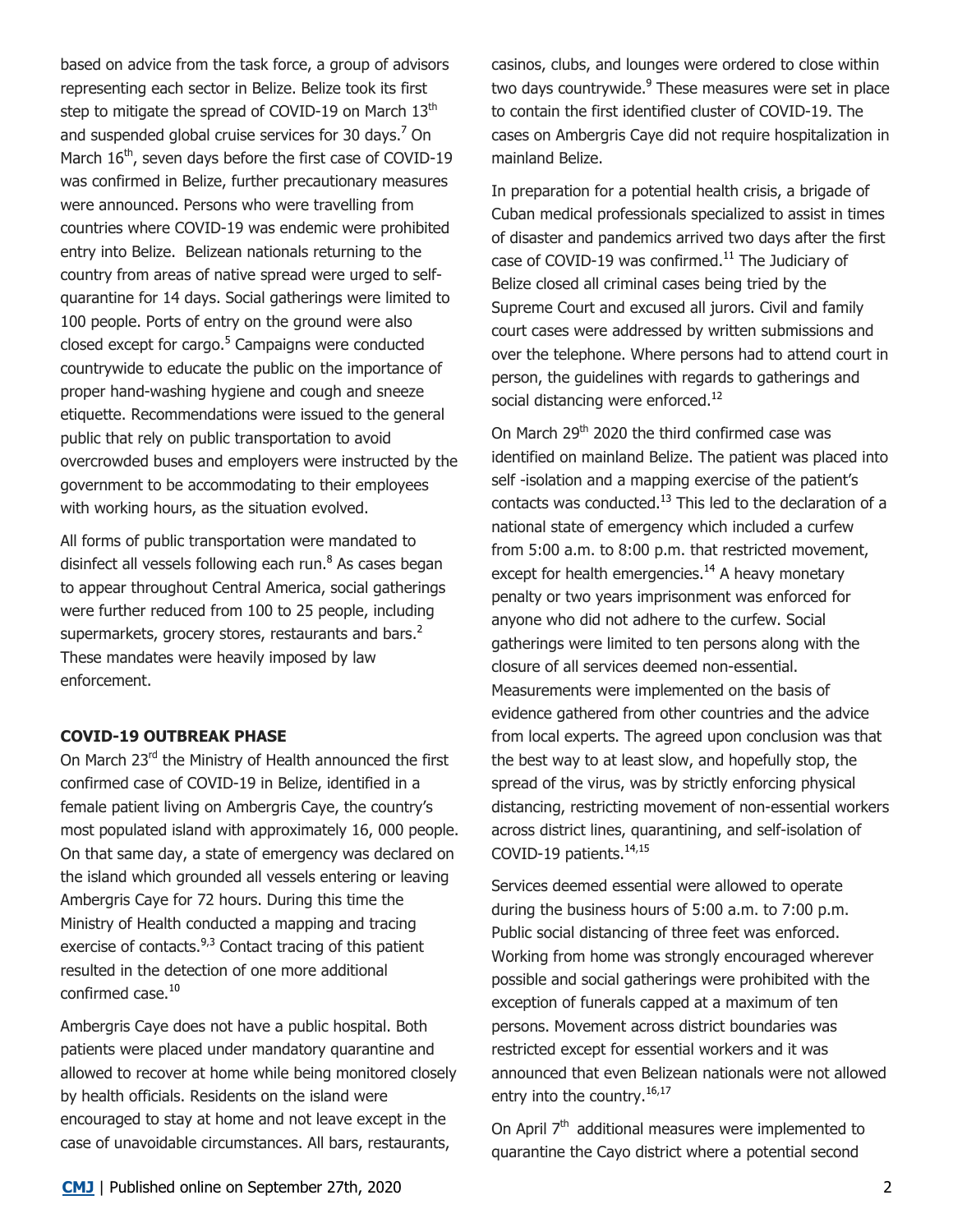cluster of infections had been identified.<sup>18</sup> This included restricted movement in and out of the district and reduced working hours for essential services from 8:00 a.m. to 4:00 p.m.<sup>19</sup> Additional legislation prohibited movement across district lines.<sup>20</sup> On April  $17<sup>th</sup>$  movement on Sundays was completely restricted for a period of 14 days, except for essential workers and emergencies.<sup>21</sup>

# **PLATEAU AND RECOVERY PHASE: RETURNING TO A NEW NORMAL**

On April 18<sup>th</sup> 2020 Belize plateaued at 18 confirmed cases (Figure 1.1). Daily public briefings were made on social media, the Government's platform of choice, and other news outlets. As regulations were subsequently slowly

lifted, movement of people was allowed on Sunday and non-essential businesses such as hotels and hair salons were allowed to operate within specified protocols to limit social contact.<sup>22</sup>

Despite no new cases, on April 30<sup>th</sup>, it was made mandatory for all citizens to wear face masks in public. Businesses that were allowed to reopen were instructed to ensure a distance of at least six feet between employees. Furthermore, all employees were required to wear masks. Certain establishments remained closed including casinos, gaming establishments, gymnasiums, sporting complexes, discotheques, bars and nightclubs. A curfew remained active between the hours of 5:00 a.m. to 8:00 p.m. for non-essential workers. Movement during

**Fig 1** Number of confirmed cases (red line), new cases (blue vertical bars) and active cases (green line) of Coronavirus Disease 2019 in Belize from March 12<sup>th</sup> to May 8<sup>th</sup> with measures taken (numbers) by the Government over time.



New Cases - Total Cases - Active Cases

- 1. Announcement to close schools, daycares and universities 6
- 2. Announcement to close the international airport<sup>3</sup>
- 3. Quarantine of Ambergris Caye<sup>9</sup>
- 4. Declaration of national state of emergency and curfew $^{13}$
- 5. Belizean nationals prohibited entry to Belize, quarantining of Cayo district<sup>15</sup>
- 6. Movement across district lines prohibited 19
- 7. Total Sunday Lockdown<sup>20</sup>
- 8. Total Sunday Lockdown lifted <sup>21</sup>
- 9. Gradual reopening, mandatory mask-wearing $^{24}$
- 10. Most businesses allowed to open, schools and borders remain closed<sup>22,23</sup>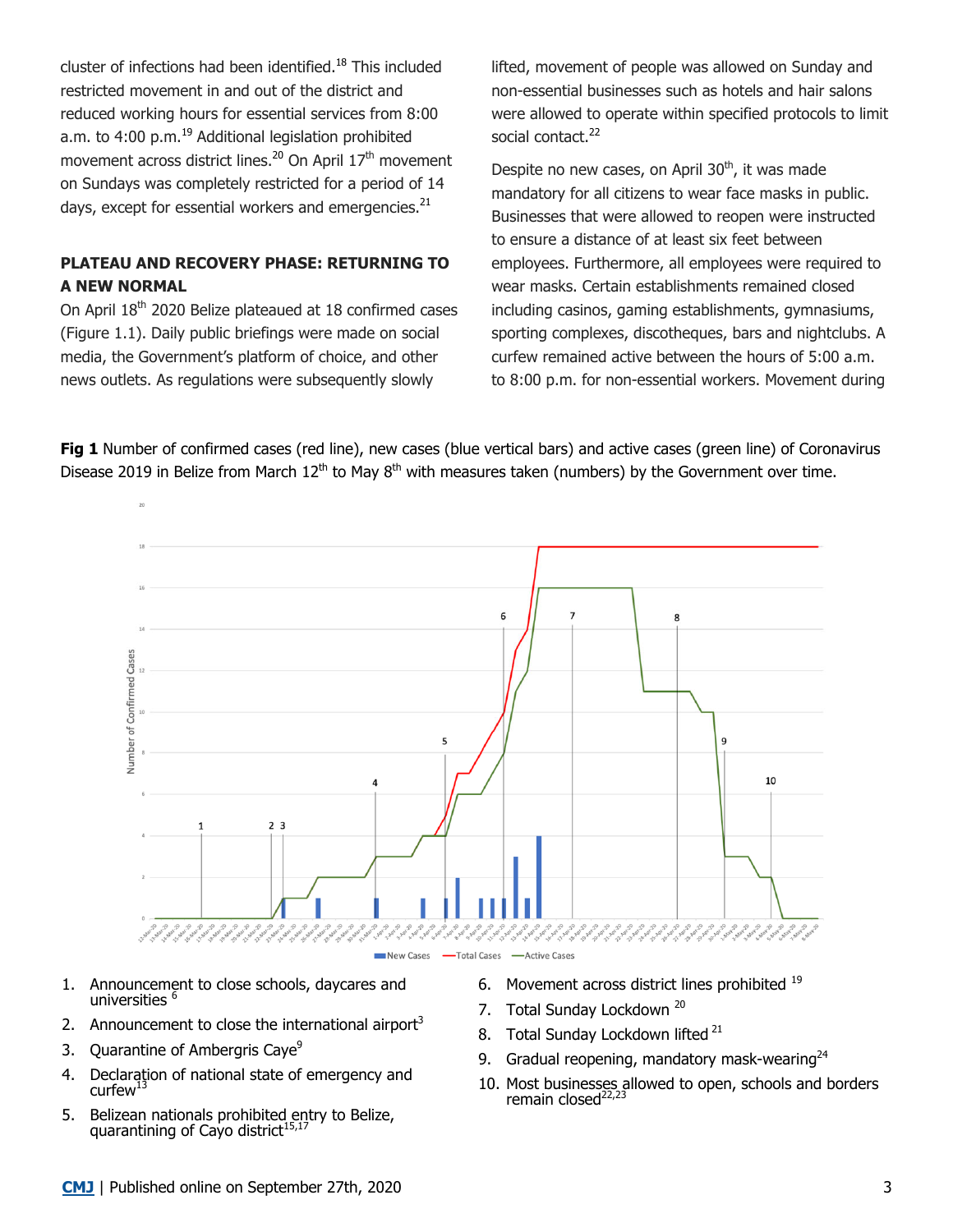non-curfew hours had to be purposeful and all citizens were subject to questioning by law enforcement officers when outside. Social distancing and sanitization continued to be enforced and encouraged.

On May 4<sup>th</sup> 2020, new legislation was signed into effect to allow almost all businesses to reopen with the exception of schools and daycare centers.<sup>23</sup> Belize's largest industry, the tourism sector, suffered the most significant economic impact when all borders were closed. The indefinite closure of the tourism industry by COVID-19 made reopening the local economy a priority. Social distancing protocols remained enforced with an emphasis on wearing face masks, regularly sanitizing hands and maintaining a six-foot distance in between patrons. A strict curfew and restriction on movement across district lines remained in place to minimize unnecessary movement.<sup>24</sup>

On May 5<sup>th</sup> 2020 the number of active cases in Belize reached zero. The total number of cases between March  $23<sup>rd</sup>$  and May  $5<sup>th</sup>$  was 18 with a male to female ratio of 1:1. The total number of deaths was two with the total number of tests equaling  $1,128$  on May  $5<sup>th</sup>$ .

#### **CURRENT SITUATION AND FINAL THOUGHTS**

COVID-19 has an incubation period of up to 14 days and may be asymptomatic in some individuals.<sup>25,26</sup> This characteristic makes it challenging to detect and isolate asymptomatic patients and patients in the incubation phase who are potentially infectious.<sup>27</sup> For this reason, closure of schools and universities as well as limiting social gatherings before any cases of COVID-19 were confirmed may have played a major role in minimizing or eliminating spread between asymptomatic or patients during the incubation period.

During the outbreak phase, GOB enforced draconian measures to enforce physical distancing and limiting movement of people which may have mitigated community spread. After the first case of COVID-19 was confirmed on Ambergris Caye, the entire island was quarantined and placed under a state of emergency. After the third confirmed case was identified, the entire country was placed under a state of emergency. When clusters were identified in Cayo, the entire district was also quarantined and movement between district lines was prohibited by non-essential workers. $^{18}$  In every instance, contact tracing was conducted and self-isolation of contacts was mandatory.

The closure of borders and non-essential businesses had a major impact on the livelihoods of many Belizeans. Government initiatives and assistance received from the international community aimed to alleviate the hardships created by the unemployment and loss of the tourism industry.28,29 Additional aid came in the form of donations of personal protective equipment for frontline workers, food, monetary donations and human resources from other countries.<sup>11,28,30</sup> Without aid, increased pressure from the general public due to economic hardship might have led to a premature opening of the economy and a decrease in community engagement.

Early intervention on a national level was key to preventing importation of cases and subsequent community transmission. Regulations limiting the conglomeration of people, curfews, closures of school and universities and government-mandated social distancing, and extensive mapping of the three main clusters of COVID-19 identified in the country are all factors which may have mitigated the exponential spread of COVID-19. Only symptomatic patients and those in close contact with confirmed COVID-19 patients were tested; as such, many asymptomatic infections may have been undiagnosed. However, early interventions restricted movement across district borders and physical distancing contributed to the control of the spread of COVID-19.

Mandatory mask-wearing in public in the absence of new cases for 18 days may have helped to eliminate the virus from the country by preventing the spread of the virus from asymptomatic or minimally symptomatic carriers to susceptible individuals. On May 5<sup>th</sup> 2020 there were no active cases in Belize. The measures taken by the National Oversight Committee were based on data from other countries and the advice of local experts on the task force. Belize met all measurable guidelines outlined by the WHO for transitioning to and maintaining a steady state of low-level or no transmission on May 4<sup>th</sup> when most businesses were allowed to reopen (Table 1).

Another major factor that may have contributed to the mitigation of the spread of COVID-19 is the low population density of Belize (16.79 people per  $km^2$ ).<sup>31</sup> The exact specificity and sensitivity of the deep nasopharyngeal swab RT-PCR test for SARS-CoV-2 was unknown at the time of this study. Testing continued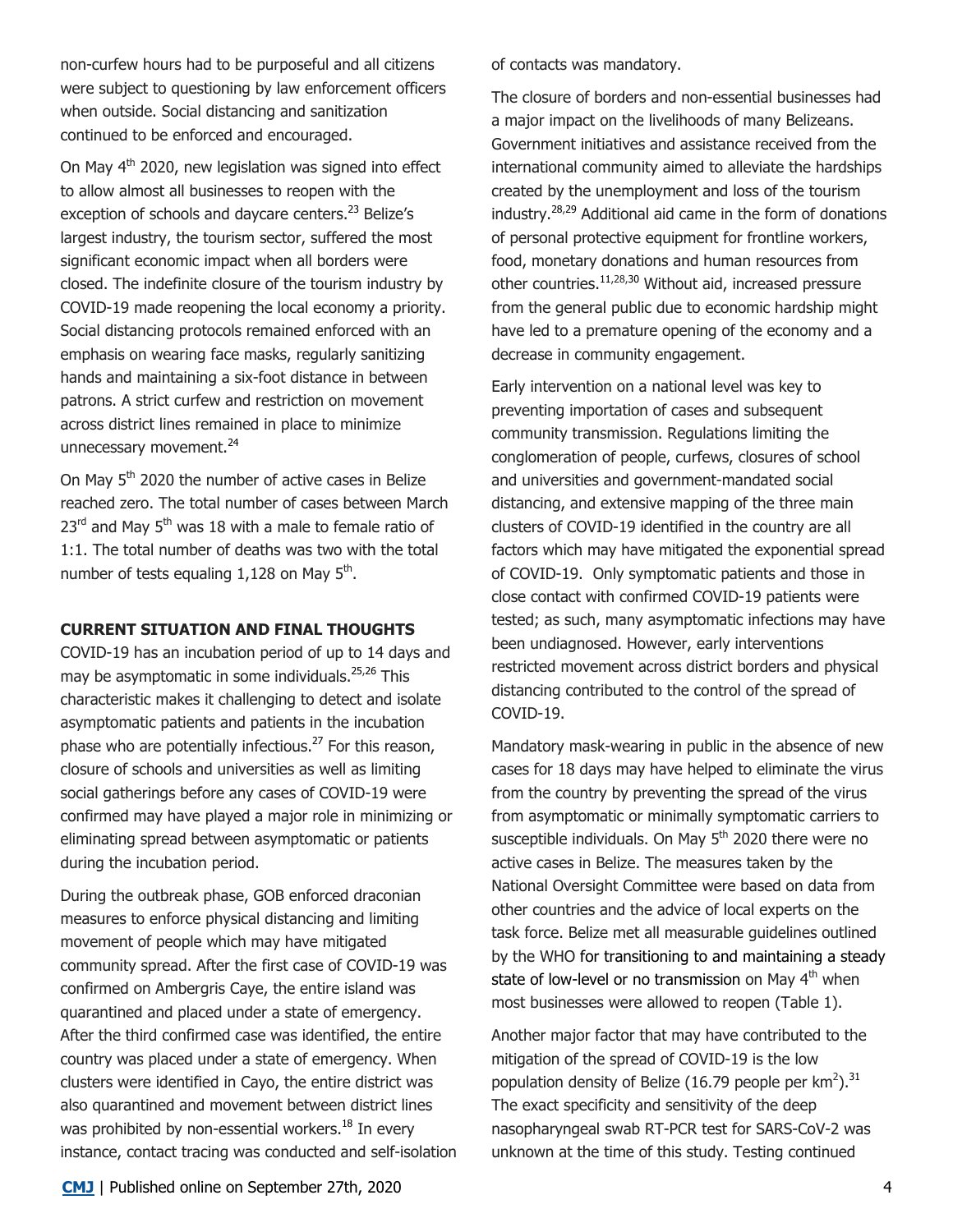**Table 1** The World Health Organization's guidelines for transitioning to and maintaining a steady state of low-level or no transmission compared with the situation in Belize on May 4<sup>th</sup> 2020, when most businesses were allowed to reopen

| WHO Guidelines $5$                                                                                                                                                                                                                                                                                  | Situation in Belize on May 4 <sup>th</sup> , 2020                                                                                                                                                                                                                                         |
|-----------------------------------------------------------------------------------------------------------------------------------------------------------------------------------------------------------------------------------------------------------------------------------------------------|-------------------------------------------------------------------------------------------------------------------------------------------------------------------------------------------------------------------------------------------------------------------------------------------|
| COVID-19 transmission is controlled to a level of<br>sporadic cases and clusters of cases, all from<br>known contacts or importations and the incidence<br>of new cases should be maintained at a level that<br>the health system can manage with substantial<br>clinical care capacity in reserve. | No new cases for 20 days. Contact tracing<br>exercises were carried out for each positive case.                                                                                                                                                                                           |
| Sufficient health system and public health<br>capacities are in place to enable the major shift<br>from detecting and treating mainly serious cases<br>to detecting and isolating all cases, irrespective of<br>severity and origin:                                                                | Total Cases in Belize was 18 and the public health<br>system never reached a point of saturation. Most<br>cases were monitored from home. Hotlines were<br>made available in case patients deteriorated. <sup>20</sup>                                                                    |
| Detection: suspect cases should be detected<br>quickly after symptom onset through active case<br>finding, self-reporting, entry screening, and other<br>approaches;                                                                                                                                |                                                                                                                                                                                                                                                                                           |
| • Testing                                                                                                                                                                                                                                                                                           | Testing was done were cases were suspected.<br>Asymptomatic individuals were tested when a<br>history of close contact with a positive case was<br>identified.                                                                                                                            |
| • Isolation                                                                                                                                                                                                                                                                                         | COVID-19 isolation units available.                                                                                                                                                                                                                                                       |
| • Quarantine                                                                                                                                                                                                                                                                                        | Patients with a suspected case of COVID-19 are<br>mandated to self-quarantine until results are<br>negative. Positive results are mandated to self-<br>quarantine until recovered (defined as a negative<br>test result) $^{14}$                                                          |
| Outbreak risks in high-vulnerability settings are<br>minimized                                                                                                                                                                                                                                      | No outbreaks occurred in high-vulnerability<br>settings such as schools, prisons or nursing<br>homes documented.                                                                                                                                                                          |
| Workplace preventive measures are established                                                                                                                                                                                                                                                       | The provisions of Statutory Instrument 66 lay out<br>strict social distancing guidelines for workers and<br>employees, instruct that hand sanitizer be<br>available to all employees and directs the general<br>public to wear a facemask at all times when not<br>indoors. <sup>22</sup> |
| Risk of imported cases managed                                                                                                                                                                                                                                                                      | Boarders remained closed. Automatic<br>imprisonment was the penalty for entering Belize<br>illegally even for Belizean nationals. <sup>25</sup>                                                                                                                                           |
| Communities are fully engaged                                                                                                                                                                                                                                                                       | The level of community engagement could not be<br>objectively measured.                                                                                                                                                                                                                   |

**CMJ** | Published online on September 27th, 2020 5 after zero active cases were reported including random testing. On June  $5<sup>th</sup>$  2020 (53 days after the last confirmed case) the  $19<sup>th</sup>$  confirmed case of COVID-19 was detected in Belize. The patient was an asymptomatic, repatriated citizen undergoing routine testing during mandatory quarantine after returning from a cruise

ship.<sup>32</sup> Contact tracing is underway and the due process of informing the cruise ship and relevant counterparts has begun. To this date, all borders remain closed and only flights carrying repatriated citizens are allowed entry. Schools and daycare centers remain closed. Continued assistance is being received internationally and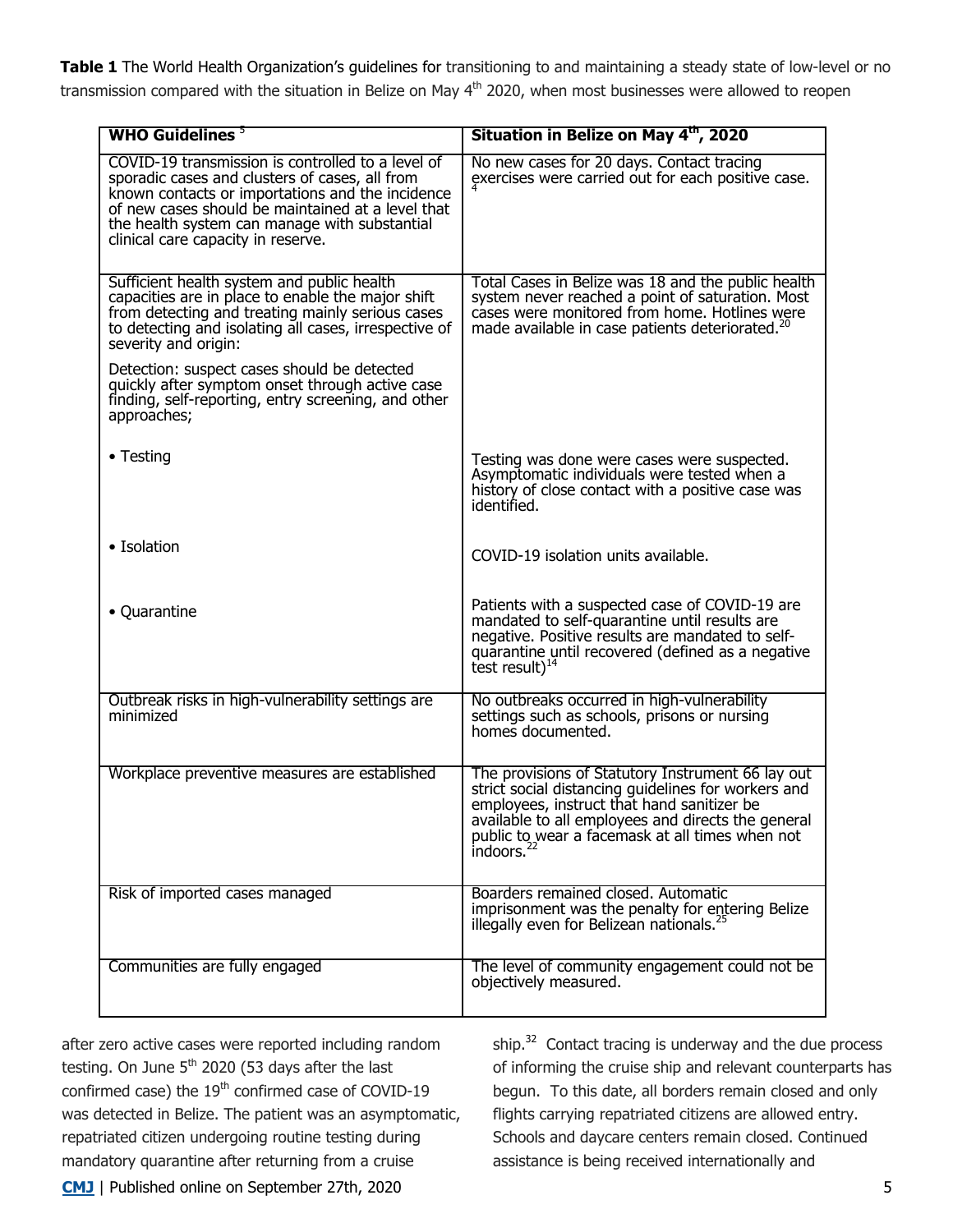unemployment relief programs are ongoing.<sup>33,34</sup> A preexisting Food Pantry Program was extended and the Food Assistance Program was created to alleviate the economic hardship experienced by Belizeans.<sup>35</sup>

## **Ethical Approval Statement**: not applicable

## **Conflict of interest statement**: none to declare

## **Funding statement**: none

**Author Contributions:** Dr. Kyle Habet wrote the majority of the manuscript. Diomne Habet contributed by proofreading the manuscript and verified that all information was accurate. She also wrote text for all subheadings of the manuscript. Gliselle Marin wrote most of the "Plateau and Return to New Normal" section, proofread and was involved in drafting the format of the manuscript.

# **REFERENCES**

- 1. Statistical Institute of Belize. Statistical Institute of Belize. http://sib.org.bz/ (Accessed 04/05/2020)
- 2. New Measures Announced to Protect Against COVID-19 – Government of Belize Press Office.https:// www.pressoffice.gov.bz/new-measures-announced-to -protect-against-covid-19/ (Accessed 11/04/2020)
- 3. Ministry of Health Announces First Case of COVID-19 – Government of Belize Press Office. https:// www.pressoffice.gov.bz/ministry-of-health-announces -first-case-of-covid-19/ (Accessed 11/04/2020).
- 4. Transitioning to and maintaining a steady state of low -level or no transmission. https://www.who.int/ thailand/news/detail/18-04-2020-transitioning-to-and -maintaining-a-steady-state-of-low-level-or-notransmission (Accessed 06/06/2020)
- 5. Belize Announces New Measures in Response to COVID-19 – Government of Belize Press Office. Published 2020. https://www.pressoffice.gov.bz/ belize-announces-new-measures-in-response-to-covid -19/ (Accessed 11/04/2020)
- 6. Closure of Daycare Centers Government of Belize Press Office. Published 2020. https:// www.pressoffice.gov.bz/closure-of-daycare-centers/ (Accessed 11/04/2020)
- 7. Postponement of Cruise Line Service to Belize as Precautionary Measure amid COVID-19 – Government of Belize Press Office. https:// www.pressoffice.gov.bz/postponement-of-cruise-lineservice-to-belize-as-precautionary-measure-amidcovid-19/(Accessed 10/06/2020)
- 8. Public Transportation Protocol for COVID-19 Government of Belize Press Office. Published 2020. https://www.pressoffice.gov.bz/public-transportationprotocol-for-covid-19/ (Accessed 11/04/2020)
- 9. State of Emergency Declared for Ambergris Caye Government of Belize Press Office. https:// www.pressoffice.gov.bz/state-of-emergency-declared -for-ambergris-caye/ (Accessed 08/04/2020)
- 10. COVID-19 Test Samples Update No. 1. Published 2020. http://health.gov.bz/www/component/content/ article/177-general-health/1029-covid-19-testsamples--update-no-1 (Accessed 23/04/2020)
- 11. Cuban Medical Professionals Help Belize Fight COVID-19 – Government of Belize Press Office.https:// www.pressoffice.gov.bz/cuban-medical-professionalshelp-belize-fight-covid-19/ (Accessed 08/04/2020)
- 12. The Judiciary of Belize Response to COVID-19 Preventative Measures – Government of Belize Press Office. https://www.pressoffice.gov.bz/the-judiciaryof-belize-response-to-covid-19-preventativemeasures/ (Accessed 08/04/2020)
- 13. Ministry of Health Confirms Third Case of COVID-19 in Belize – Government of Belize Press Office. https:// www.pressoffice.gov.bz/ministry-of-health-confirmsthird-case-of-covid-19-in-belize/ (08/04/2020).
- 14. Prime Minister Rt. Hon. Dean Barrow Announces Countrywide State of Emergency – Government of Belize Press Office. https://www.pressoffice.gov.bz/ prime-minister-rt-hon-dean-barrow-announcescountrywide-state-of-emergency/(Accessed 22/04/2020).
- 15. How To Self Isolate Government of Belize Press Office. https://www.pressoffice.gov.bz/how-to-selfisolate/ (Accessed 07/05/2020).
- 16. All Borders Closed to the Entry of Belizean Nationals – Government of Belize Press Office. Published 2020. https://www.pressoffice.gov.bz/all-borders-closed-tothe-entry-of-belizean-nationals/ (Accessed